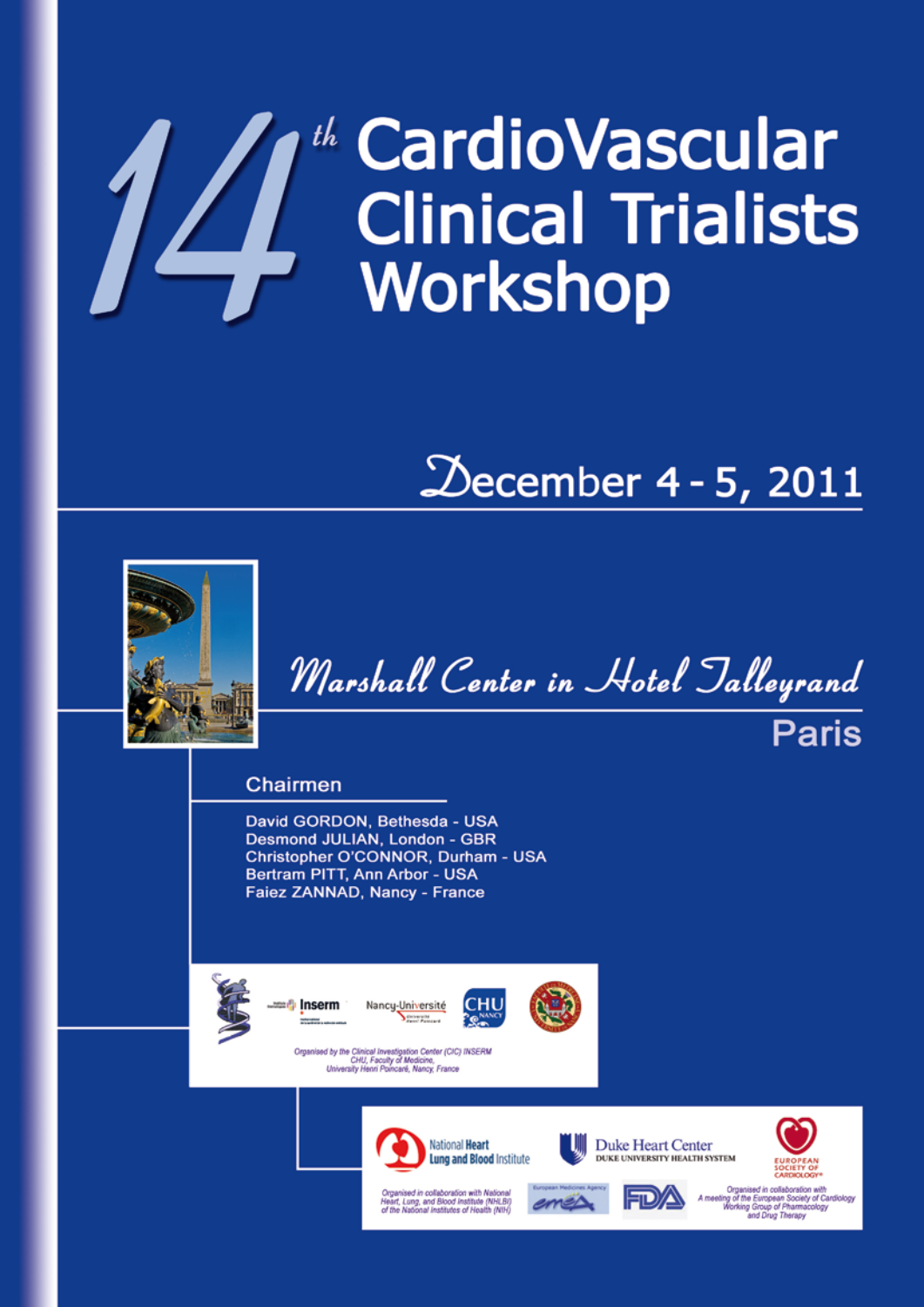

Paris, December 4<sup>th</sup>, 2011

### **BOARD OF CHAIRMEN**

David GORDON, Bethesda - USA Desmond JULIAN, London - GBR Christopher O'CONNOR, Durham - USA Bertram PITT, Ann Arbor - USA Faiez ZANNAD, Nancy - FRA







Université<br>Henri Poincaré



Organised in collaboration with National<br>Heart, Lung, and Blood Institute (NHLBI)<br>of the National Institutes of Health (NH)







Organised in collab A meeting of the European Society<br>of CardiologyWorking Group<br>of Pharmacology and Drug Therapy Dear All,

We are most delighted to welcome you in Paris.

We hope that you have had a safe trip. This is the  $14<sup>th</sup>$  time that the Workshop on cardiovascular clinical trials is organised. There will be several participants familiar with the workshop and many new faces.

Thanks to your personal input and feedback from participants to the previous workshops we believe we have achieved an exciting program. We hope that you will enjoy the interactive format of the workshop, the variety of respective background of each participant, the science and also, hopefully, the camaraderie to which we all look very much forward. Should you need any assistance or have any query, please contact my assistant Stéphanie GROJEAN. She will attend the whole workshop.

We wish you a very successful meeting and a pleasant stay in Paris.

With our best regards,

Pr Faiez Zannad and Co‐Chairmen: Pr Bertram Pitt Pr Christopher O'Connor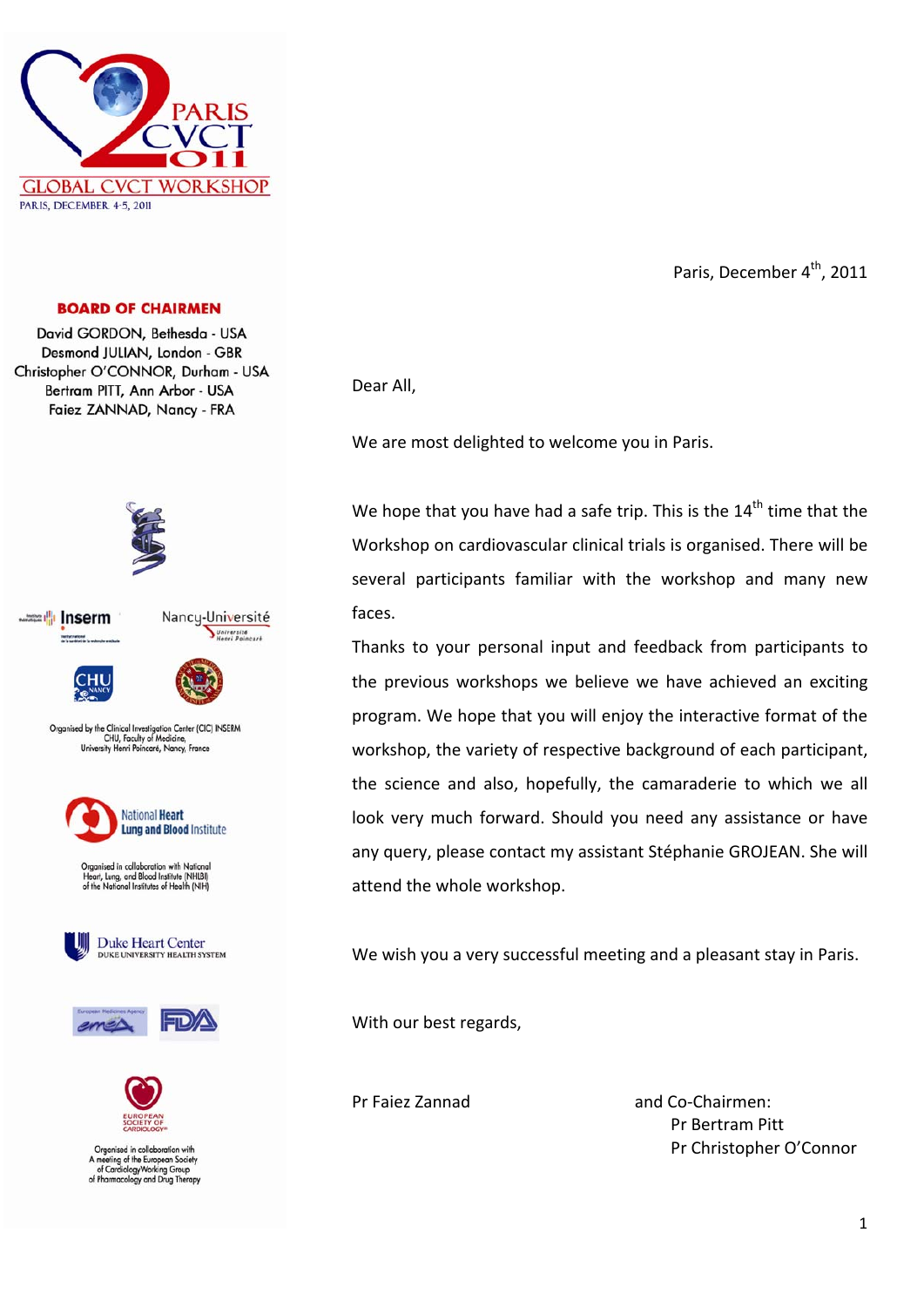# **VENUE OF THE CONGRESS**

George C. Marshall Center In the Hotel Talleyrand 2, rue Saint‐Florentin 75001 Paris

| <b>MEETING ROOM</b>         | "Grand Dining Room" - 1st Floor                                                                                                                                                                                                                                                                                                                                                                                                                                                                                                                                        |
|-----------------------------|------------------------------------------------------------------------------------------------------------------------------------------------------------------------------------------------------------------------------------------------------------------------------------------------------------------------------------------------------------------------------------------------------------------------------------------------------------------------------------------------------------------------------------------------------------------------|
| <b>ON SITE CONTACTS</b>     | For logistics queries :<br>Aurélie Fontenelle: +33 (0) 6 12 78 15 02<br>A-Clémence Stadtler: +33 (0) 6 77 60 08 55<br><b>Scientific Committee:</b><br>Stéphanie Grojean: +33 (0) 6 13 46 77 73                                                                                                                                                                                                                                                                                                                                                                         |
| <b>SPEAKERS INFORMATION</b> | To facilitate the progress of the meeting, we would be<br>very grateful if you could give your presentation to the<br>technician in the "Rothschild Dining Room"                                                                                                                                                                                                                                                                                                                                                                                                       |
| <b>DINNERS</b>              | <b>Saturday 3 December 2011</b><br>19:30<br>Meet in the lobby Concorde Opéra<br>Dinner at Brasserie Mollard, located just in front of the<br>hotel, 115 rue Saint-Lazare 75009 Paris                                                                                                                                                                                                                                                                                                                                                                                   |
|                             | <b>Sunday 4 December 2011</b><br>17:30 Meet in the "Grand Reception Room" for an<br>Aperitif and informal presentation on the exhibition with<br>our guides<br>19:00<br>Private transfer by coach to the Grand Palais,<br><b>Galeries Nationales</b><br>19:15-20:30 Visit of the exhibition "Matisse, Cézanne,<br>Picasso The Stein Family: A fabulous history of a family of<br>collectors with one of the most beautiful collections of<br>modern art of the 20th century."<br>20:45<br><b>Aperitif and Dinner at The Berkeley</b><br>7 avenue Matignon, 75008 Paris |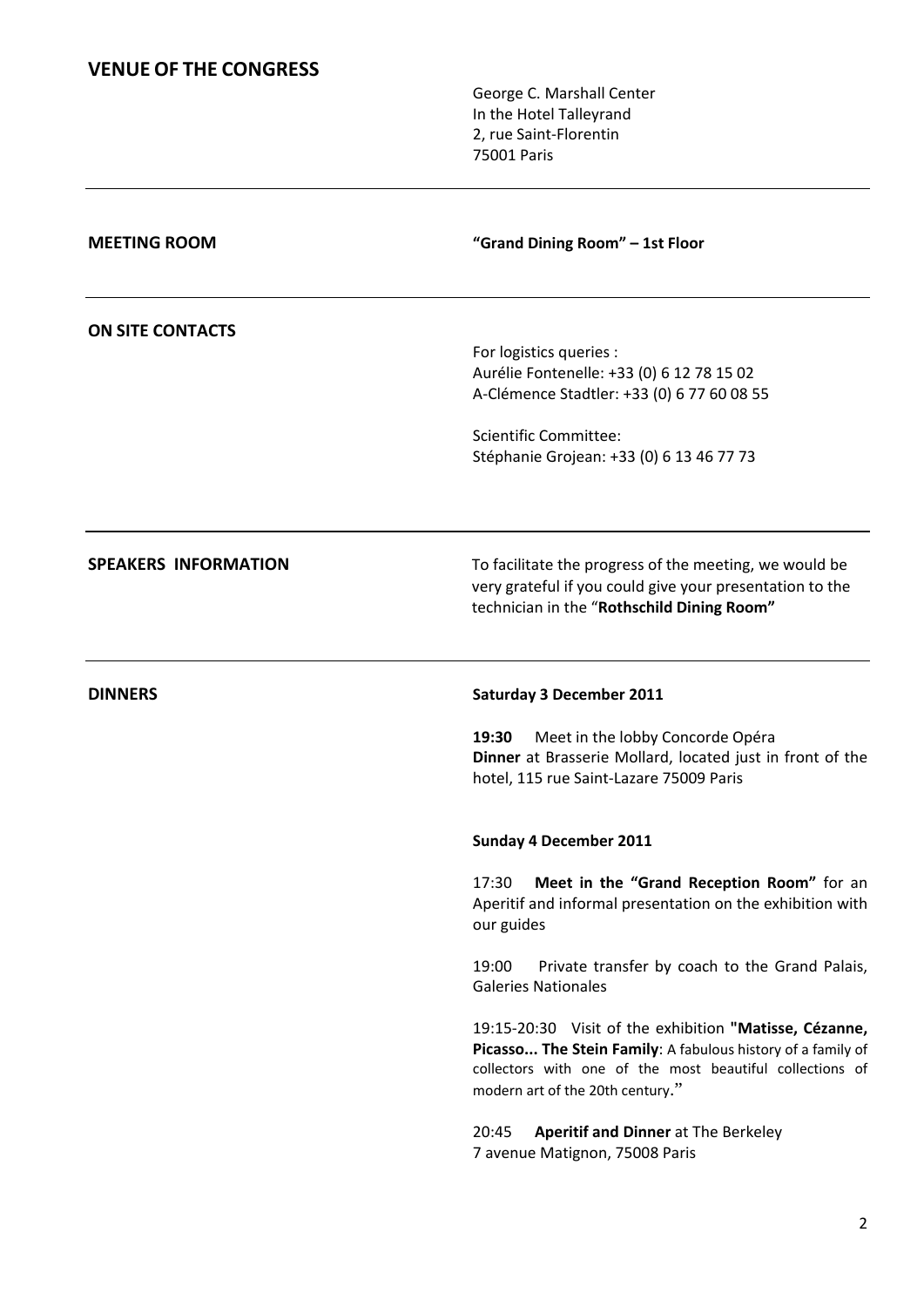# **SUNDAY 4 DECEMBER 2011**

| $8:20 - 8:30$ | Welcome and Introduction: Faiez Zannad (Nancy, FRA)                                                                          |
|---------------|------------------------------------------------------------------------------------------------------------------------------|
|               |                                                                                                                              |
| 8:30-10:00    | Chairperson: Faiez Zannad (Nancy, FRA)                                                                                       |
|               | Session 1 - Regulatory approval vs. treatment guidelines and how each influences practice.<br>П.                             |
|               | Why does evidence assessment translate differently in labeling vs. guidelines?                                               |
|               | Speaker: John Mc Murray (Glasgow, GBR)                                                                                       |
|               | Discussant: Jeffrey S. Borer (New York, USA)                                                                                 |
|               | Discussant: Gonzalo Calvo (Barcelona, ESP)                                                                                   |
| 10:00-10:20   | <b>Break</b>                                                                                                                 |
|               |                                                                                                                              |
| 10:20-11:30   | Chairperson: Jeffrey S. Borer (New York, USA)                                                                                |
|               | Session 2 - Why do regulatory agencies differ in their verdicts? Is alignment among<br>п                                     |
|               | agencies desirable?                                                                                                          |
|               | Speaker: Angeles Alonso (Madrid, ESP)                                                                                        |
|               | Discussant: Norman Stockbridge (Rockville, USA)                                                                              |
|               | Discussant: Mathieu Ghadanfar (Novartis, CHE)                                                                                |
| 11:30-13:00   | Chairperson: Nancy Geller (Bethesda, USA)                                                                                    |
|               | $\Box$ Session 3 - Dose selection for phase III trials                                                                       |
|               | Speaker: Janet Wittes (Washington, USA)                                                                                      |
|               | Discussant: Susan Shurin (Bethesda, USA)                                                                                     |
|               |                                                                                                                              |
| 13:00-14:00   | Lunch and visit at leisure of Hotel Talleyrand and Marshall Center                                                           |
|               |                                                                                                                              |
| 14:00-15:40   | Chairperson: Bertram Pitt (Ann Arbor, USA)                                                                                   |
|               | Session 4 - Difference between device trials and drug trials. Are they inevitable and how<br>п.<br>to improve device trials? |
|               | Speaker: Roxana Mehran (New York, USA)                                                                                       |
|               | Discussant: Stuart Pocock (London, GBR)                                                                                      |
|               | Discussant: Ileana L. Pina (New York, USA)                                                                                   |
|               | Discussant: Joerg Koglin (Merck, USA)                                                                                        |
| 15:40-16:00   | <b>Break</b>                                                                                                                 |
|               |                                                                                                                              |
| 16:00-17:30   | Chairperson: Mihai Gheorghiade (Chicago, USA)                                                                                |
|               | Session 5 - Regional differences in CV disease and international differences in randomized<br>п                              |
|               | clinical trials. Are they real? Should we care?                                                                              |
|               | Speaker: Yves Rosenberg (Bethesda, USA)                                                                                      |
|               | Discussant: Christopher O'Connor (Durham, USA)                                                                               |
|               | Discussant: Salim Yusuf (Hamilton, CAN)                                                                                      |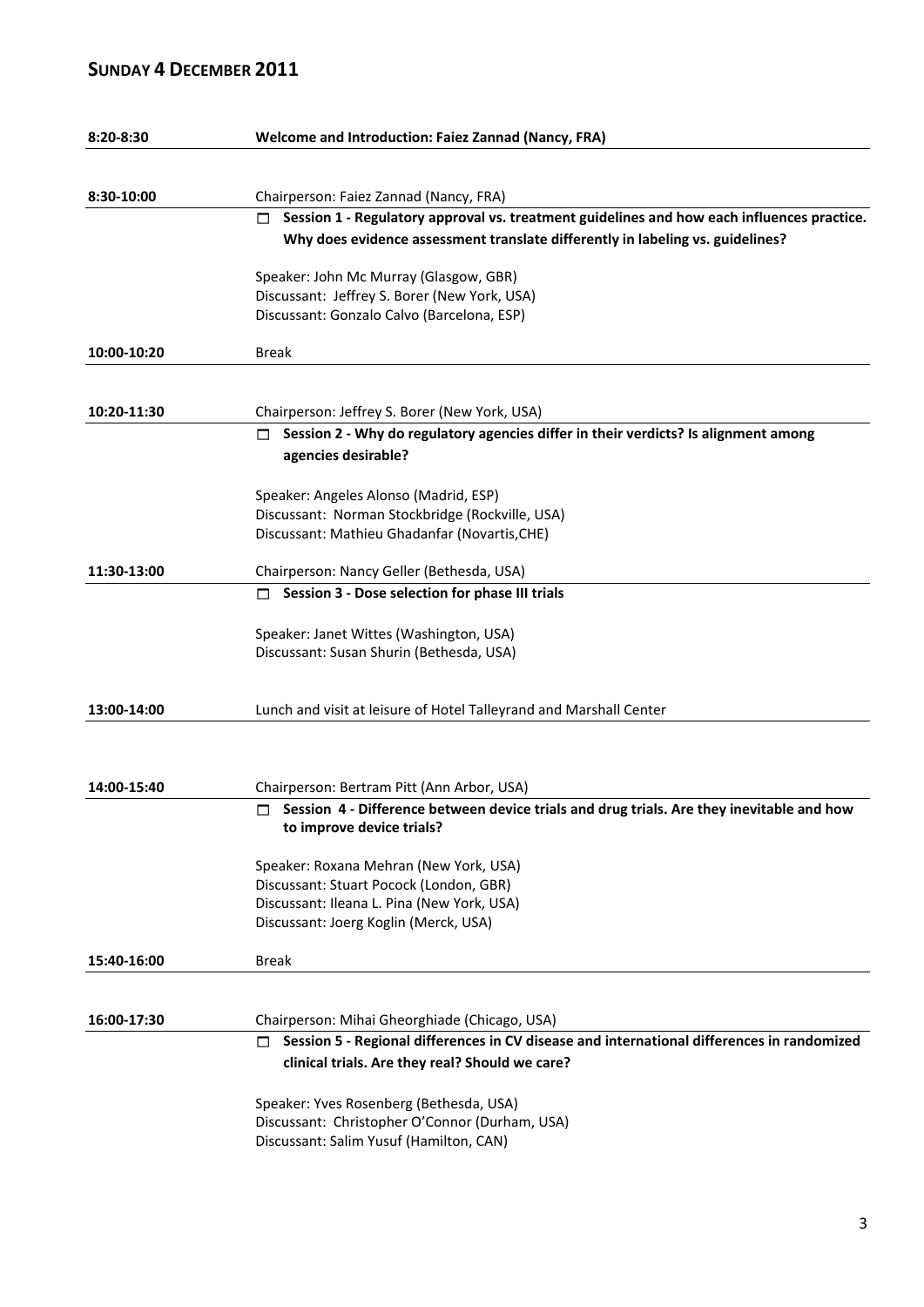# **MONDAY 5 DECEMBER 2011**

| 9:00-10:40  | Chairperson: Marc Pfeffer (Boston, USA)                                                                        |  |
|-------------|----------------------------------------------------------------------------------------------------------------|--|
|             | Session 6 - New designs and new paradigm for large simple trials<br>п                                          |  |
|             |                                                                                                                |  |
|             | Speaker: Michael S. Lauer (Bethesda, USA)<br>Speaker: Salim Yusuf (Hamilton, CAN)                              |  |
|             |                                                                                                                |  |
|             | Discussant: Michael Domanski (New York, USA)<br>Discussant: Efthymios Deliargyris (The Medicines Company, GER) |  |
|             |                                                                                                                |  |
| 10:40-11:00 | <b>Break</b>                                                                                                   |  |
|             |                                                                                                                |  |
| 11.00-13.00 | Chairperson: John Mc Murray (Glasgow, GBR)                                                                     |  |
|             | Session 7 - Safety scares arising from trial evidence. Can we handle them<br>п                                 |  |
|             | better?                                                                                                        |  |
|             | <b>Issues with meta-analysis</b>                                                                               |  |
|             | Speaker: Stuart Pocock (London, GBR)                                                                           |  |
|             | Speaker: John Jarcho (Boston, USA)                                                                             |  |
|             | Discussant: David Gordon (Bethesda, USA)                                                                       |  |
|             | Discussant: Salim Yusuf (Hamilton, CAN)                                                                        |  |
|             | The role of communication/media<br>$\bullet$                                                                   |  |
|             | Speaker: Marc Pfeffer (Boston, USA)                                                                            |  |
|             | Discussant: Alfonso Perez (Takeda, USA)                                                                        |  |
|             | Discussant: Alice Mascette (Bethesda, USA)                                                                     |  |
| 13:00-14:00 | Lunch at Brasserie Les Flottes, 2 rue Cambon, 75001 Paris                                                      |  |
|             |                                                                                                                |  |
| 14:00-15:30 | Chairperson: Roxana Mehran (New York, USA)                                                                     |  |
|             | Session 8 - Can we agree on definitions of endpoints in thrombosis clinical<br>□                               |  |
|             | trials?                                                                                                        |  |
|             | <b>Bleeding endpoints</b>                                                                                      |  |
|             | Speaker: Roxana Mehran (New York, USA)                                                                         |  |
|             | Discussant: Micheal Ezekowitz (Wynnewood, USA)                                                                 |  |
|             | Discussant: Armin Koch (Hannover, GER)                                                                         |  |
|             |                                                                                                                |  |
| 15:30-15:50 | <b>Break</b>                                                                                                   |  |
| 15:50-17:20 | Chairperson: Christopher O'Connor (Durham, USA)                                                                |  |
|             | Session 9 - Can we agree on definitions of endpoints in thrombosis clinical                                    |  |
|             | п                                                                                                              |  |
|             | trials?<br>Endpoints in atrial fibrillation prevention/treatment trials                                        |  |
|             | Speaker: Lars Wallentin (Uppsala, SWE)                                                                         |  |
|             | Discussant: Hubert Pouleur (Pfizer, USA)                                                                       |  |
|             | Discussant: Eric Abadie (Paris, FRA)                                                                           |  |
|             |                                                                                                                |  |